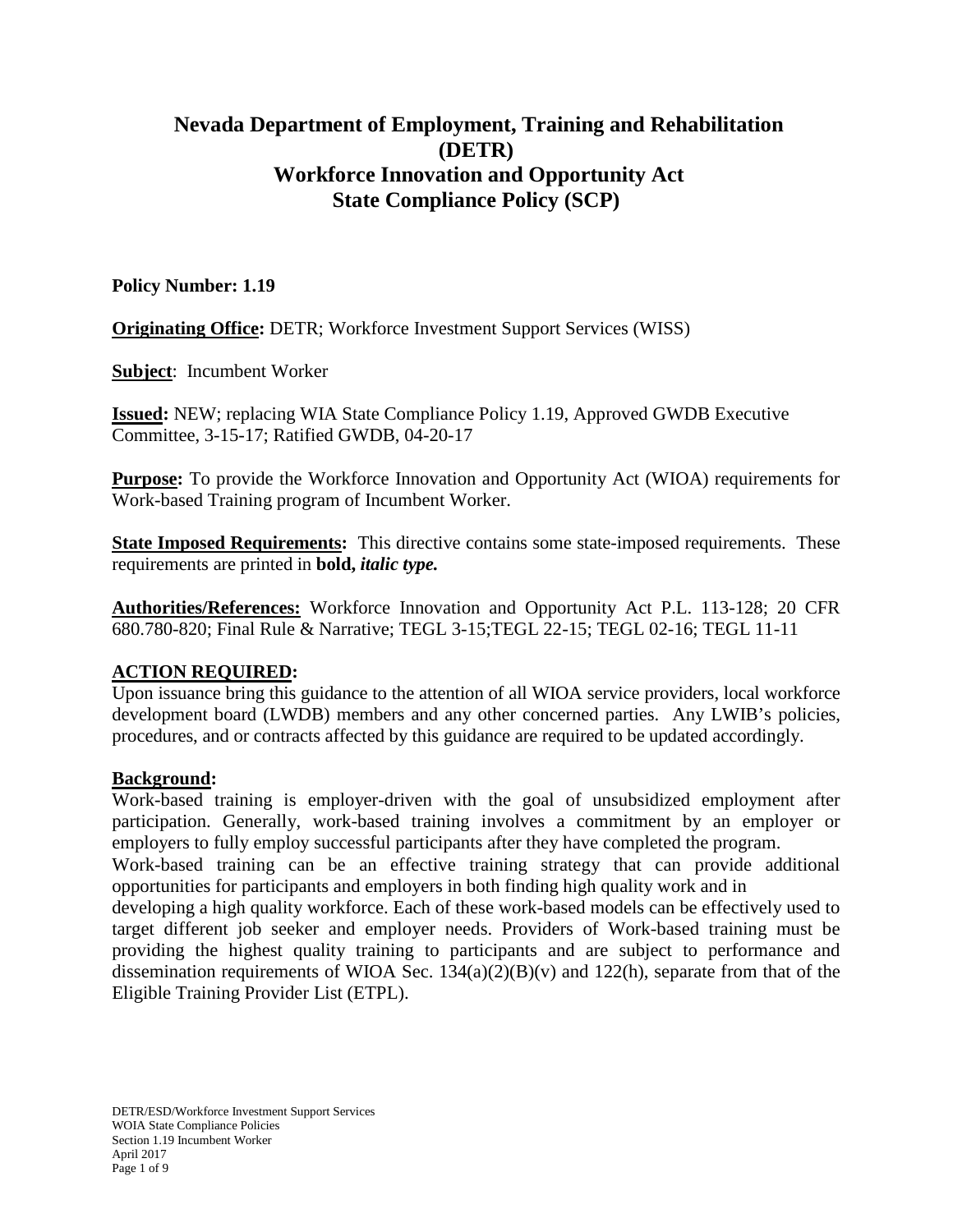Incumbent Worker

WIOA introduces incumbent worker training as an allowable type of training for a local area to provide. It is intended for adult/dislocated workers with an established work history with a current employer, and who have the knowledge, skills, and abilities needed by their current employer but because of changes in the necessary skills to remain in their positions, to advance in the company, or to avoid layoff, the employee needs additional training. Incumbent worker training is designed to either assist workers in obtaining the skills necessary to retain employment or to avert layoffs and must increase both a participant's and a company's competitiveness. Program funds will be used to reimburse employers providing incumbent worker training on a graduated basis. Participating employers must pay the remaining share of the cost not covered by the WIOA program funds.

Local areas may use up to 20 percent of their combined total of their local adult and dislocated worker allotments for incumbent worker training. The training should, wherever possible, allow the participant to gain industry-recognized training experience, and ultimately should lead to an increase in wages. To receive incumbent worker funding under WIOA, an incumbent worker must have an employer-employee relationship, meet the Fair Labor Standards Act requirements for an employer-employee relationship and have an established employment history with the employer for six months or more. Incumbent workers are employed at the time of their participation, and the contract funds are paid to the employer for training provided to the incumbent worker either to avert a lay-off or otherwise retain employment per 134(d)(4) of WIOA and 20 CFR 680.790.

An incumbent worker does not necessarily have to meet eligibility requirements for career and training services for adult and dislocated workers (20 CFR 680.780).

#### **Policy and Procedure: WIOA sec. 122(h)**

ON-THE-JOB TRAINING, CUSTOMIZED TRAINING, INCUMBENT WORKER TRAINING, AND OTHER TRAINING EXCEPTIONS.—

(1) IN GENERAL.—Providers of on-the-job training, customized training, incumbent worker training, internships, and paid or unpaid work experience opportunities, or transitional employment shall not be subject to the requirements of subsections (a) through (f).

(2) COLLECTION AND DISSEMINATION OF INFORMATION.—A one-stop operator in a local area shall collect such performance information from providers of onthe-job training, customized training, incumbent worker training, internships, paid or unpaid work experience opportunities, and transitional employment as the Governor may require, and use the information to determine whether the providers meet such performance criteria as the Governor may require. The one-stop operator shall disseminate information identifying such providers that meet the criteria as eligible providers, and the performance information, through the one-stop delivery system. Providers determined to meet the criteria shall be considered to be identified as eligible providers of training services.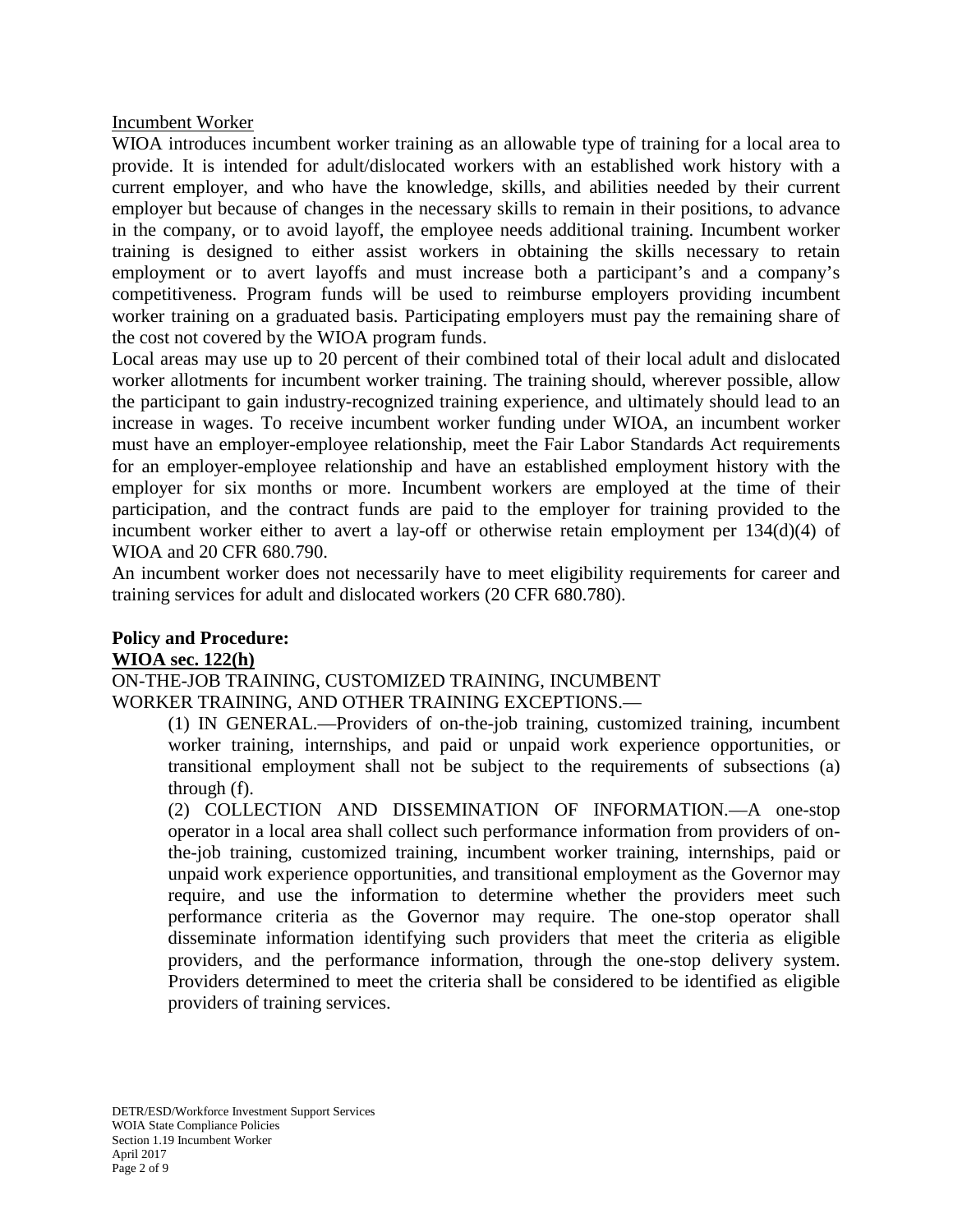#### **WIOA sec. 134(d)(4)**

(A) IN GENERAL.—

(i) STANDARD RESERVATION OF FUNDS.—The local board may reserve and use not more than 20 percent of the funds allocated to the local area involved under section 133(b) to pay for the Federal share of the cost of providing training through a training program for incumbent workers, carried out in accordance with this paragraph.

(ii) DETERMINATION OF ELIGIBILITY.—For the purpose of determining the eligibility of an employer to receive funding under clause (i), the local board shall take into account factors consisting of—

(I) the characteristics of the participants in the program;

(II) the relationship of the training to the competitiveness of a participant and the employer; and

(III) such other factors as the local board may determine to be appropriate, which may include the number of employees participating in the training, the wage and benefit levels of those employees (at present and anticipated upon completion of the training), and the existence of other training and advancement opportunities provided by the employer.

(iii) STATEWIDE IMPACT.—The Governor or State board involved may make recommendations to the local board for providing incumbent worker training that has statewide impact.

(B) TRAINING ACTIVITIES.—The training program for incumbent workers carried out under this paragraph shall be carried out by the local board in conjunction with the employers or groups of employers of such workers (which may include employers in partnership with other entities for the purposes of delivering training) for the purpose of assisting such workers in obtaining the skills necessary to retain employment or avert layoffs.

(C) EMPLOYER PAYMENT OF NON-FEDERAL SHARE.—

Employers participating in the program carried out under this paragraph shall be required to pay for the non-Federal share of the cost of providing the training to incumbent workers of the employers.

#### (D) NON-FEDERAL SHARE.—

(i) FACTORS.—Subject to clause (ii), the local board shall establish the non-Federal share of such cost (taking into consideration such other factors as the number of employees participating in the training, the wage and benefit levels of the employees (at the beginning and anticipated upon completion of the training), the relationship of the training to the competitiveness of the employer and employees, and the availability of other employer-provided training and advancement opportunities.

(ii) LIMITS.—The non-Federal share shall not be less than—

(I) 10 percent of the cost, for employers with not more than 50 employees;

(II) 25 percent of the cost, for employers with more than 50 employees but not more than 100 employees; and

(III) 50 percent of the cost, for employers with more than 100 employees.

(iii) CALCULATION OF EMPLOYER SHARE.—The non-Federal share provided by an employer participating in the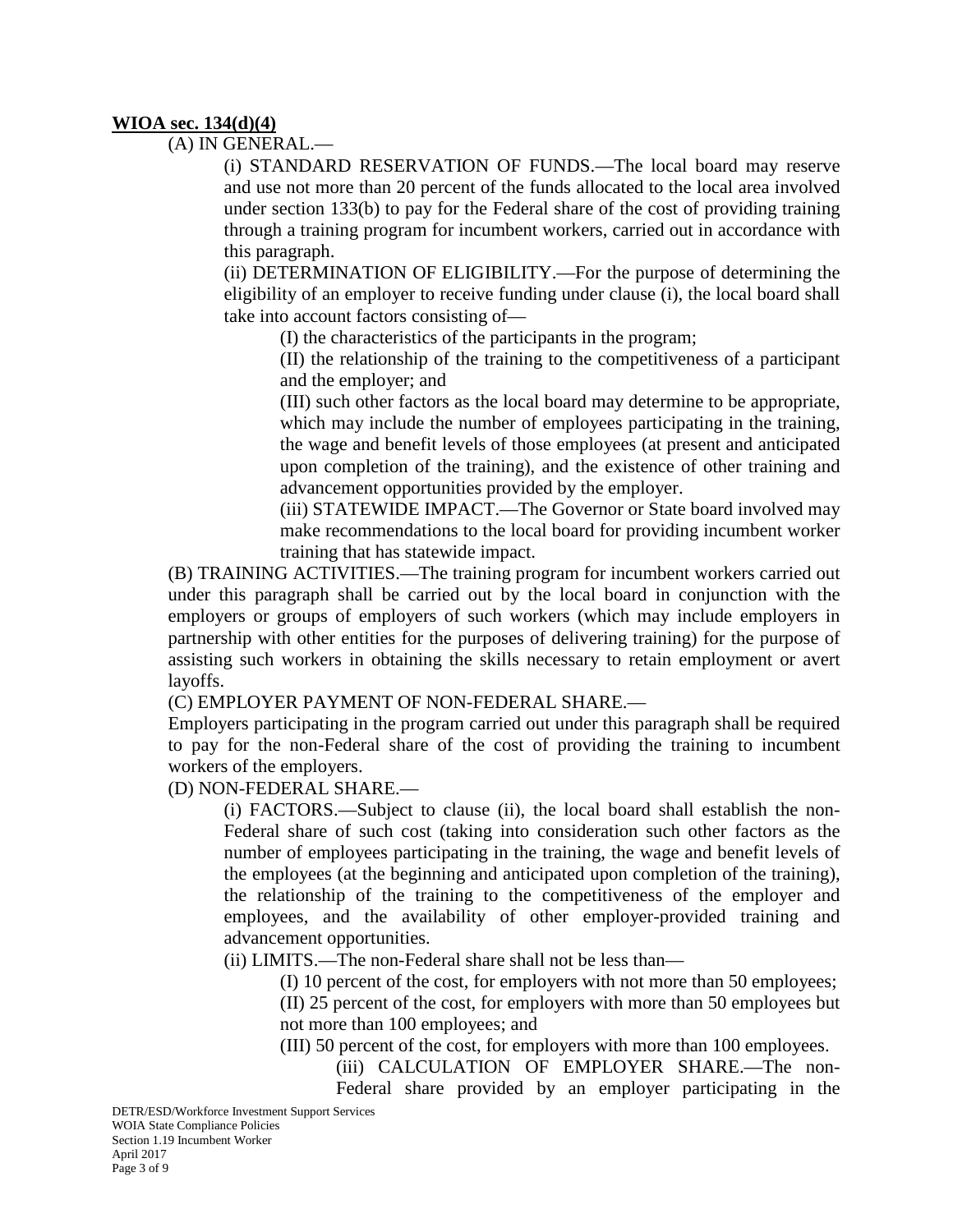program may include the amount of the wages paid by the employer to a worker while the worker is attending a training program under this paragraph. The employer may provide the share in cash or in kind, fairly evaluated.

#### **Incumbent Worker Eligibility (20 CFR §680.780)**

States and local areas must establish policies and definitions to determine which workers, or groups of workers, are eligible for incumbent worker services. To qualify as an incumbent worker, the incumbent worker needs to be employed, meet the Fair Labor Standards Act requirements for an employer-employee relationship, and have an established employment history with the employer for 6 months or more, with the following exception: In the event that the incumbent worker training is being provided to a cohort of employees, not every employee in the cohort must have an established employment history with the employer for 6 months or more as long as a majority of those employees being trained do meet the employment history requirement. An incumbent worker does not have to meet the eligibility requirements for career and training services for adults and dislocated workers under WIOA, unless they also are enrolled as a participant in the WIOA adult or dislocated worker program.

#### **Incumbent Worker Training (20 CFR §680.790)**

Incumbent worker training must satisfy the requirements in WIOA sec. 134(d)(4) and increase the competitiveness of the employee or employer. For purposes of WIOA sec.  $134(d)(4)(B)$ , incumbent worker training is training:

- (a) Designed to meet the special requirements of an employer (including a group of employers) to retain a skilled workforce or avert the need to lay off employees by assisting the workers in obtaining the skills necessary to retain employment.
- (b) Conducted with a commitment by the employer to retain or avert the layoffs of the incumbent worker(s) trained.

# **Incumbent Worker Funding (20 CFR §680.800)**

(a) The local area may reserve up to 20 percent of their combined total of adult and dislocated worker allocations for incumbent worker training as described in § 680.790;

(b) The State may use their statewide activities funds (per WIOA sec.  $134(a)(3)(A)(i)$ ) and Rapid Response funds for statewide incumbent worker training activities (see §§ 682.210(b) and 682.320(b)(4) of this chapter).

#### **Employer Eligibility (20 CFR §680.810)**

The Local WDB must consider under WIOA sec.  $134(d)(4)(A)(ii)$ :

(a) The characteristics of the individuals in the program;

(b) The relationship of the training to the competitiveness of an individual and the employer; and

(c) Other factors the Local WDB determines appropriate, including number of employees trained, wages and benefits including post training increases, and the existence of other training opportunities provided by the employer.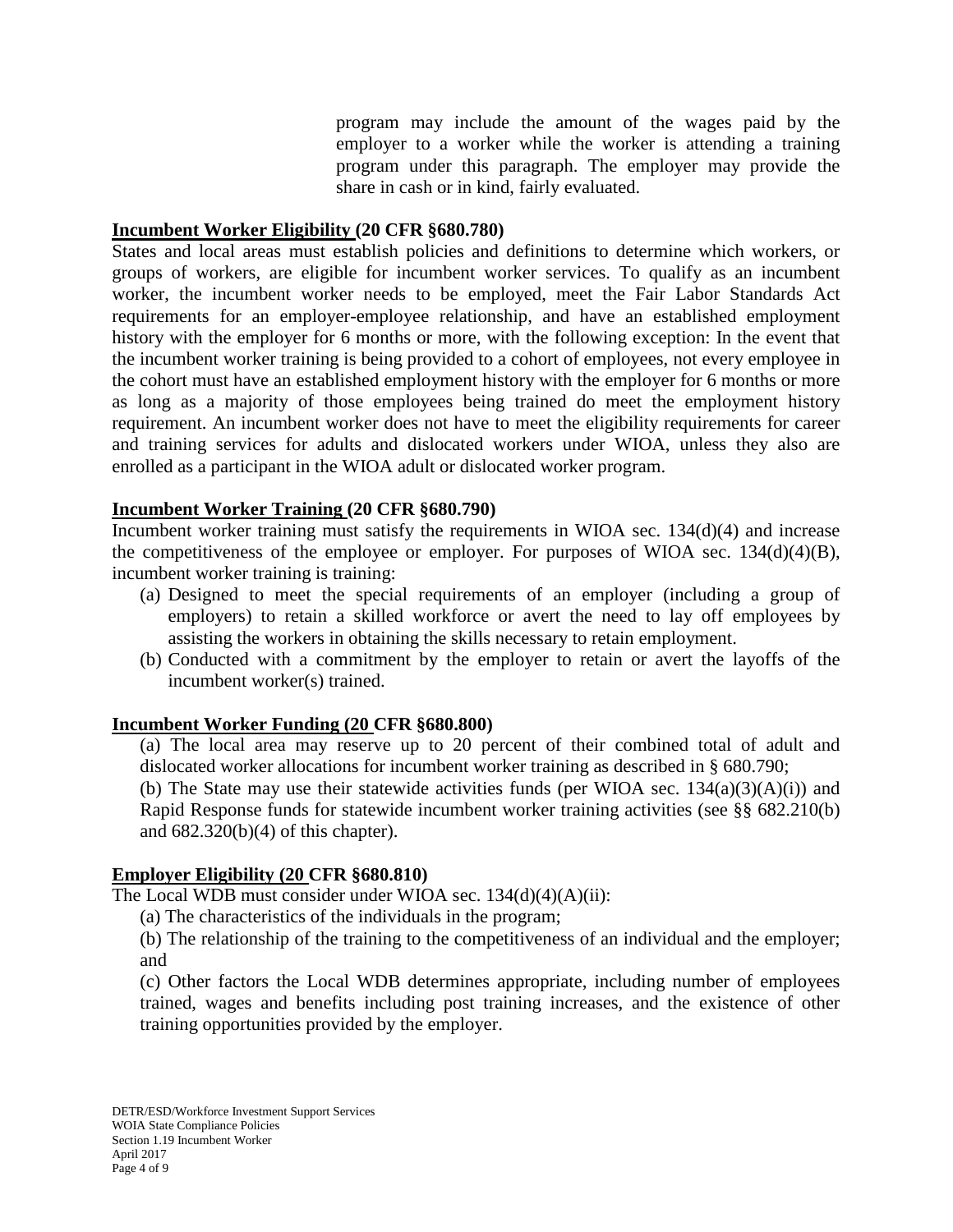# **Incumbent Worker Cost Sharing Requirements (20 CFR §680.820, TEGL 3-15)**

Under WIOA secs.  $134(d)(4)(C)$  and  $134(d)(4)(D)(i)$ -(iii), employers participating in incumbent worker training are required to pay the non-Federal share of the cost of providing training to their incumbent workers. The amount of the non-Federal share depends upon the limits established under WIOA secs.  $134(d)(4)(ii)(C)$  and (D).

Employer share must be reported on the ETA-9130 quarterly financial report.

The wages paid to individuals, while in training, may be considered as a source of matching funds. Rules for matching funds are provided in the Uniform Guidance and DOL exceptions at 2 CFR 200.306 and 2 CFR 2900.8.

#### **Conflict of Interest (20 CFR §683.200(c)(5)(i))**

A State WDB member, Local WDB member, or WDB standing committee member must neither cast a vote on, nor participate in any decision-making capacity, on the provision of services by such member (or any organization which that member directly represents), nor on any matter which would provide any direct financial benefit to that member or that member's immediate family.

(ii) Neither membership on the State WDB, the Local WDB, or a WDB standing committee, nor the receipt of WIOA funds to provide training and related services, by itself, violates these conflict of interest provisions.

(iii) In accordance with the requirements at 2 CFR 200.112, recipients of Federal awards must disclose in writing any potential conflict of interest to the Department. Subrecipients must disclose in writing any potential conflict of interest to the recipient of grant funds.

#### **General Program Requirements for Incumbent Worker Training (20 CFR §683.200)**

(a) Recipients and sub-recipients of a Federal award under title I of WIOA and the Wagner-Peyser Act must follow the Uniform Guidance at 2 CFR parts 200, 215, 225, 230, including any exceptions identified by the Department at 2 CFR part 2900.

> (1) Commercial organizations, for-profit entities, and foreign entities that are recipients and sub-recipients of a Federal award must adhere to 2 CFR part 200, including any exceptions identified by the Department under 2 CFR part 2900;

> (2) Commercial organizations, for-profit entities, and foreign entities that are contractors or subcontractors must adhere to the Federal Acquisition Regulations (FAR), including 48 CFR part 31.

# **(20 CFR §683.200(c)(9) and 20 CFR §683.200(d))**

On a fee-for-service basis, employers may use local area services, facilities, or equipment funded under title I of WIOA to provide employment and training activities to incumbent workers:

(i) When the services, facilities, or equipment are not being used by eligible participants;

(ii) If their use does not affect the ability of eligible participants to use the services, facilities, or equipment; and

(iii) If the income generated from such fees is used to carry out programs authorized under this title.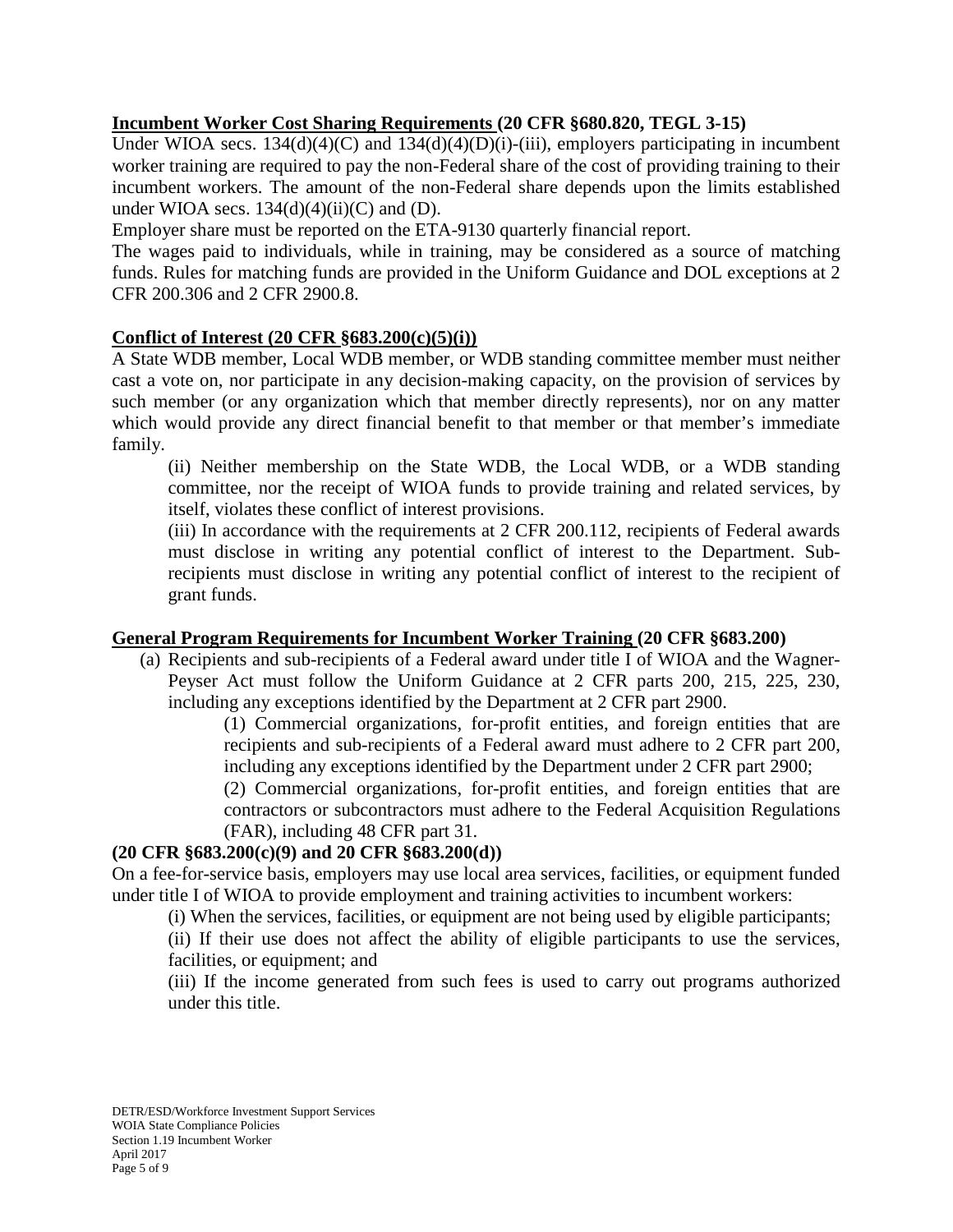All WIOA title I and Wagner-Peyser Act grant recipients and sub-recipients must comply with the government-wide requirements for debarment and suspension, and the government-wide requirements for a drug-free workplace in accordance with the Drug-Free Workplace Act of 1988, 41 U.S.C. 8103 et seq., and 2 CFR 182.

# **Restrictions (WIOA sec. 181(b)(1), 20 CFR §181(d)(1))**

Funds provided under WIOA cannot be used to pay the wages of incumbent employees during their participation in an economic development activity provided through a statewide workforce development system. Additionally, when a relocation of a business results in the loss of employment of any employee of such business, no funds provided for employment training can be used for incumbent worker training until after 120 days has passed since the relocation that caused the loss of employment at an original business location in the U.S.

Grant recipients and sub recipients must adhere to procurement standards set forth by the Uniform Guidance @ 2 CFR 200.317-326.

#### **Training Services (WIOA sec. 134(b)(3)(G)(ii)-(iii))**

(ii) TRAINING CONTRACTS.—Training services authorized under this paragraph may be provided pursuant to a contract for services in lieu of an individual training account if—

(I) the requirements of subparagraph (F) are met;

(II) such services are on-the-job training, customized training, incumbent worker training, or transitional employment;

(III) the local board determines there are an insufficient number of eligible providers of training services in the local area involved (such as in a rural area) to accomplish the purposes of a system of individual training accounts;

(IV) the local board determines that there is a training services program of demonstrated effectiveness offered in the local area by a community- based organization or another private organization to serve individuals with barriers to employment;

(V) the local board determines that—

(aa) it would be most appropriate to award a contract to an institution of higher education or other eligible provider of training services in order to facilitate the training of multiple individuals in in-demand industry sectors or occupations; and

(bb) such contract does not limit customer choice; or

(VI) the contract is a pay-for-performance contract.

(iii) LINKAGE TO OCCUPATIONS IN DEMAND.—

Training services provided under this paragraph shall be directly linked to an in-demand industry sector or occupation in the local area or the planning region, or in another area to which an adult or dislocated worker receiving such services is willing to relocate, except that a local board may approve training services for occupations determined by the local board to be in sectors of the economy that have a high potential for sustained demand or growth in the local area.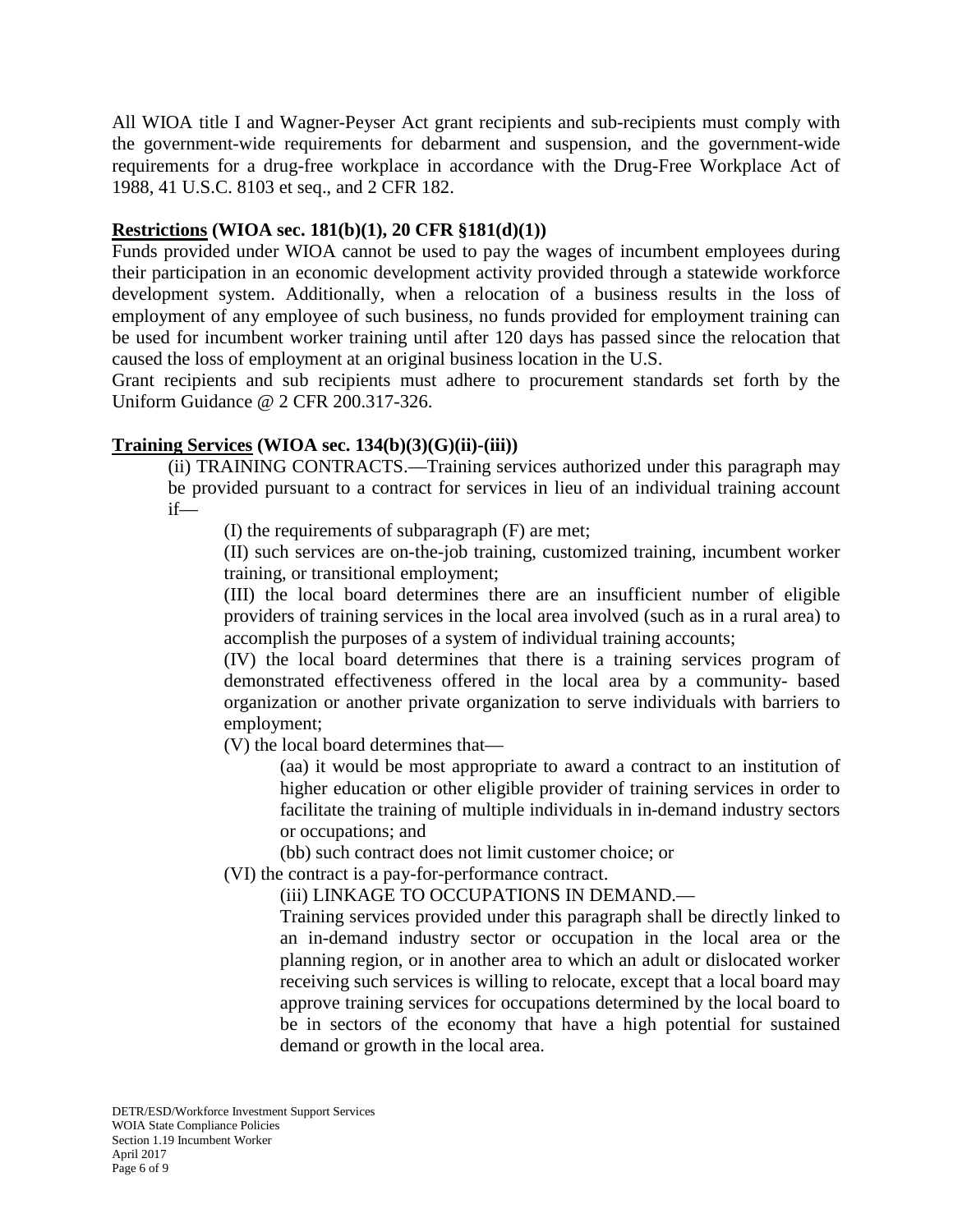# **Summary (WIOA sec. 122, 134, 181, Final Rule, 20 CFR §680.780-820, 20 CFR §683.200, TEGL 3-15)**

The local board may reserve and use not more than 20 percent of the funds allocated by the governor under Section 133(b) of WIOA [Adult Employment and Training Activities and Dislocated Worker Funds] to the local area involved to pay the program cost of providing training through a training program for incumbent workers. In determining the eligibility of an employer to receive this funding, the local board must take into account the following:

- the characteristics of the individual in the program;
- the relationship of the training to the competiveness of a participant and the employer; and
- such other factors as the local board may determine to be appropriate, which may include the number of employees participating in the training, the wage and benefit levels of those employees (both pre- and post-participation earnings), and the existence of other training and advancement opportunities provided by the employer.

The governor or state board may make recommendations to the local board for incumbent worker training that has a statewide impact.

The training activities for incumbent workers shall be carried out by the local board in conjunction with the employers or groups of employers of incumbent workers (which may include employers in partnership with other entities for the purposes of delivering training) for the purpose of assisting such workers in obtaining the skills necessary to retain employment or avert layoffs. Incumbent worker training for purposes of Section  $134(d)(4)(B)$  of WIOA is training:

- Designed to meet the special requirements of an employer (including a group of employers) to retain a skilled workforce or avert the need to lay off employees by assisting the workers in obtaining the skills necessary to retain employment.
- Conducted with a commitment by the employer to retain or avert the layoffs of the incumbent worker(s) trained.

The non-Federal share of cost shall not be less than:

- 10 percent of the cost for employers with not more than fifty (50) employees;
- 25 percent of the cost for employers with more than fifty (50) employees but not more than 100 employees; and
- 50 percent of the cost for employers with more than 100 employees.

The non-Federal share provided by an employer participating in the program may include the amount of wages paid by the employer to a worker while the worker is attending an incumbent worker training program. The employer may provide this share of cost in cash or in kind, fairly evaluated.

Agreements or contracts with employers regarding incumbent worker training must be in writing and must ensure that all participants are provided a structured training opportunity by which to gain the knowledge and competencies necessary to retain employment and avoid lay-offs.

Official payroll records documenting the worker's hours and wages must be utilized to determine the amount of the employer's share of cost. Employer Size is determined by the number of employees at the time of the execution of the incumbent worker training contract.

Collection and dissemination of performance information from Incumbent Worker employers is required. MIS requirements follow in this policy.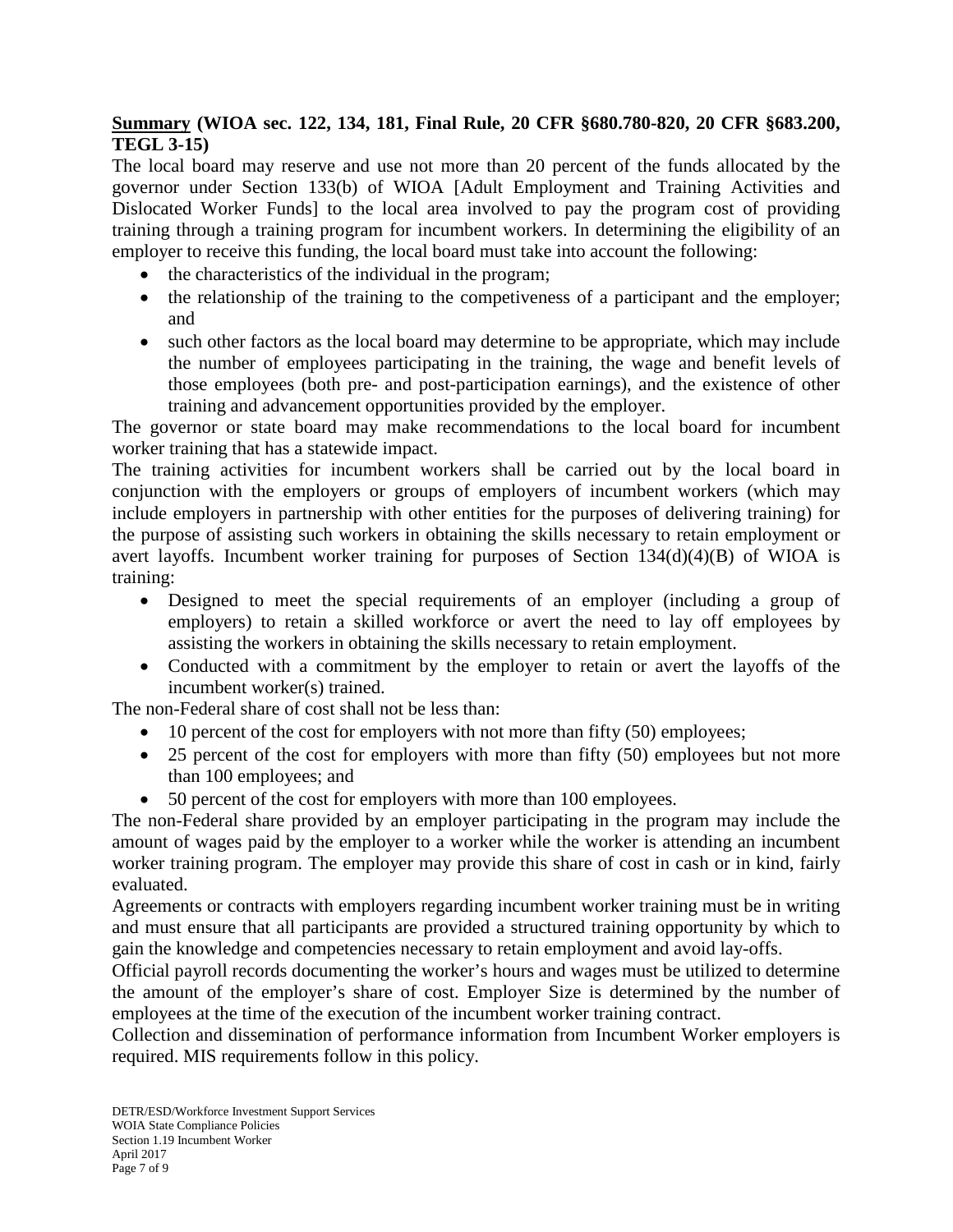# **Allowable Expenses**

- Tuition *and registration fees;*
- *Salaries/fees required for an instructor's time that is dedicated to the training outlined in their application;*
- *Curriculum development (upon approval of application);*
- *Textbooks, manuals, materials and supplies;*
- Employee wage while participating in Incumbent Worker training;
- *Training certifications, licenses and credentials; and*
- *Training software.*

#### **Disallowable Expenses:**

- Costs incurred prior to the approval date of the application;
- Construction or purchase of facilities or buildings;
- Business relocation expenses;
- Lobbying activities;
- Employee wages prior to or after Incumbent Worker training ;
- Computer hardware, office furniture/equipment, or other equipment or machinery;
- Indirect costs and/or general overhead;
- Profits: and
- Stipends or bonuses.

# **Additional Requirements**

- 1. Employee Eligibility Requirements Include:
	- Must be 18 years or older; legal authorization to work in the U.S and comply with Selective Service provisions (TEGL 11-11).
	- Must need skills upgrading or retraining, completion of HSE or High School diploma, basic skills upgrade to retain employment, be promoted and/or be successful in their employment with the company.

# *2. Employer Eligibility Requirements Include;*

- *Must have operated in Nevada for a minimum of 3 years prior to application.*
- *Must be compliant on all federal, state and local regulations regarding hiring practices, taxation and licensing.*
- *Training for the incumbent Worker is based in Nevada.*
- *3. A Pre-Award Employer Evaluation must be conducted, in writing, on all potential Incumbent Worker employers per LWDB written policy and available at time of program monitoring. The policy, at a minimum, should cover the requirements communicated in this policy. Reference SCP 1.14 for a complete list where applicable.*